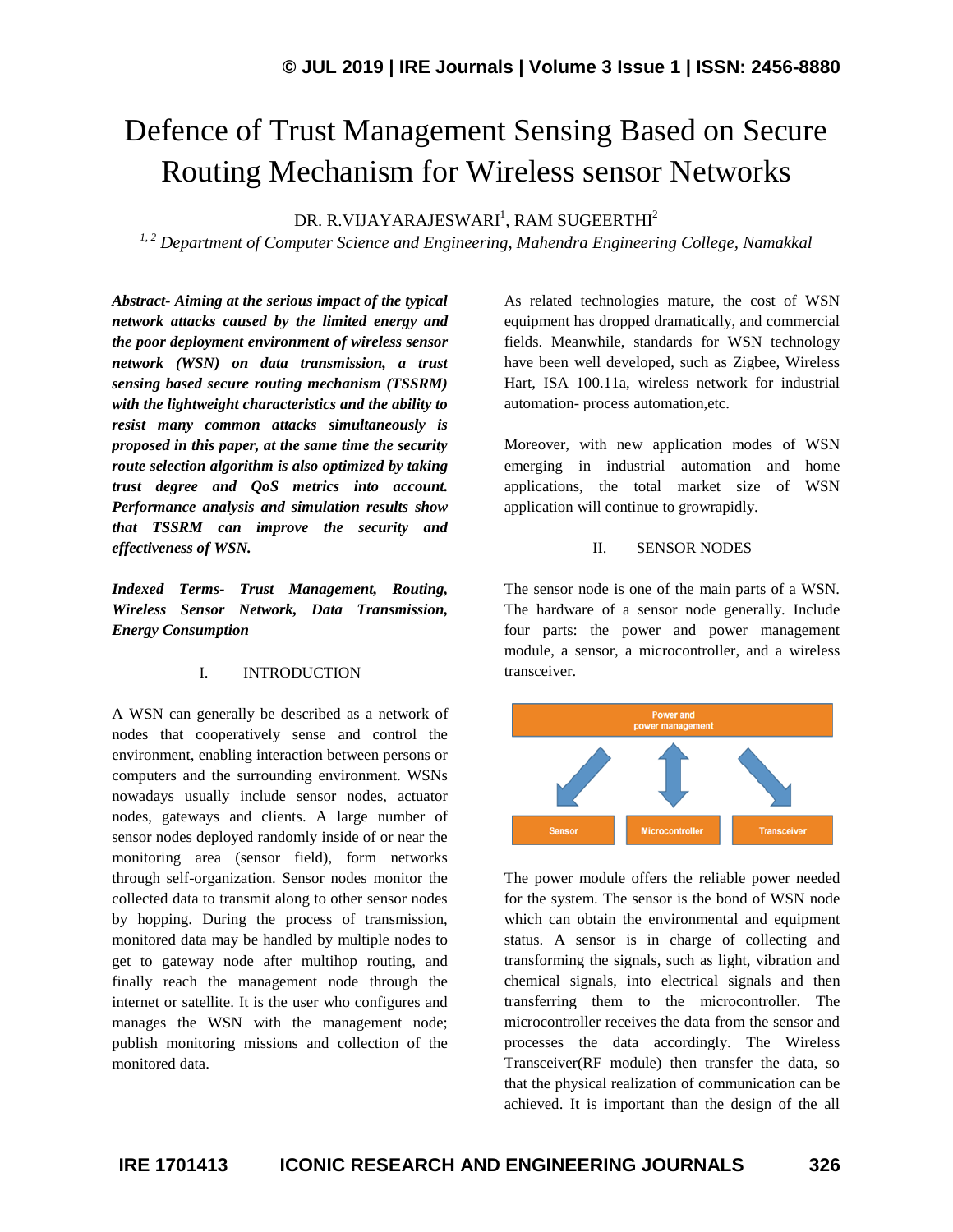parts of a WSN node consider the WSN node features of tiny size and limitedpower.

#### III. TOPOLOGY

Generally, a WSN consists of a number of sensor network nodes and a gateway for theconnection to the internet. First, the sensor network nodes broadcast their status to the surroundings and receive status from other nodes to detect each other.

Second, the sensor network nodes are organized into a connected network according to a certain topology (linear, star, tree, mesh, etc.). Finally, suitable paths are computed on the constructed network for transmitting the sensing data.

## IV. DATA AGGREGATION

Data aggregation is the process of integrating multiple copies of information into one copy, which is effective and able to meet user needs in middle sensor nodes. The introduction of data aggregation benefits both from saving energy and obtaining accurate information. The energy consumed in transmitting data is much greater than that in processing data in sensor networks. Therefore, with the node's local computing and storage capacity, data aggregating operations are made to remove large quantities of redundant information, so as to minimize the amount of transmission and save energy.

In the complex network environment, it is difficult to ensure the accuracy of the information obtained only by collecting few samples of data from the distributed sensor nodes. As a result, monitoring the data of the same object requires the collaborative work of multiple sensors which effectively improves the accuracy and the reliability of the information obtained

## V. SECURITY

The question of individual privacy and security within this for the individual becomes more difficult as the complex chain within which the security has been created is infinite and the weakest link defines the overall level of security.

The question is whether they can all be secured to a level that can ensure individual privacy rights and secure the systems from malicious attacks. In traditional TCP/IP networks, security is built to protect the confidentiality, integrity and availability of network data. It makes the system reliable and protects the system from malicious attacks which can lead to malfunctioning systems and information disclosure. As the characteristic of node and application environment, WSN security not only needs traditional security protection, but also the special requirements of trust, security and privacy (TSP)WSNs.

## VI. RELATED WORK

Many research works have investigated the problem of malicious node detection. Most of these solutions deal with the detection of a single malicious node or require enormous resource in terms of time and cost for detecting cooperative black hole attacks. In addition, some of these methods require specific environments or assumptions in order to operate. In general, detection mechanisms that have been proposed so far can be grouped into two broad categories. Proactive detection schemes are schemes that need to constantly detect or monitor nearby nodes. In these schemes, regardless of the existence of malicious nodes, the overhead of detection is constantly created, and the resource used for detection is constantly wasted.

However, one of the advantages of these types of schemes is that it can help in preventing or avoiding an attack in its initial stage. Reactive detection schemes [are those that trigger only when the destination node detects a significant drop in the packet delivery ratio. Among the above schemes are the ones proposed in and which we considered as benchmark schemes for performance comparison purposes. The scheme for the detection of routing misbehaviour. In this scheme, two-hop acknowledgement packets are sent in the opposite direction of the routing path to indicate that the data packets have been successfully received.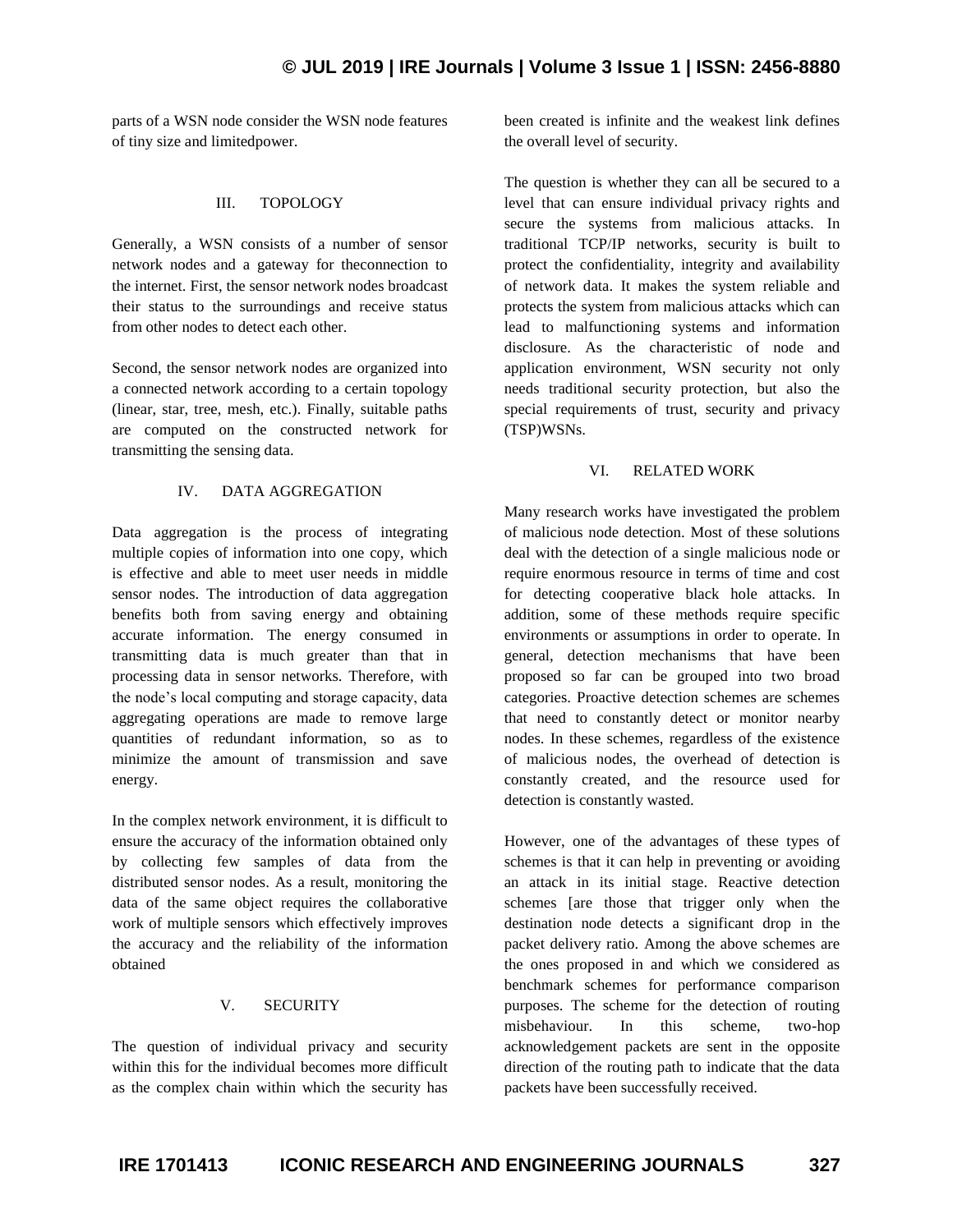## VII. EXISTING SYSTEM

Existing system is nothing but already have in our or doing project. In this session we discuss the construction of baseline models of existing systems. This project analyzes the behaviour of sensor nodes, including the movement and energy consumption of sensor nodes. The trust degree of sensor node is evaluated according to these characters, and then the trust degree of route is calculated and the trust calculation model of network is established to get the optimal route from the source node to the destination node.

#### VIII. DISADVANTAGES

In this session we discuss the construction of baseline models of existing systems. This project analyses the behaviour of sensor nodes, including the movement and energy consumption. It is an optimal route from the source node to the destination node.

## IX. PROPOSED SYSTEM

Proposed system means you modified the particular pattern of doing paper is called "proposed system". In proposed system, we overcome the drawback of existing system. To overcome the issues we propose a security and trust routing through an active detection route protocol is proposed in this paper. The Active Trust scheme is the first routing scheme that uses active detection routing to address BLA. The Active Trust route protocol has better energy efficiency. The Active Trust scheme has better security performance. The Active Trust routing scheme proposed in this paper can improve the success routing probability by 1.5 times to 6 times and the energy efficiency by more than 2 times compared with that of previous researches. An overview of the Active Trust scheme, which is composed of an activedetection routing protocol and data routing protocol.

The Active Trust scheme has better security performance. Compared with previous research, nodal trust can be obtained in Active Trust. The route is created by the following principle. First, choose nodes with high trust to avoid potential attack, and then route along a successful detection route.

Through the above approach, the network security can be improved.

Through our extensive theoretical analysis and simulation study, the Active Trust routing scheme proposed in this paper can improve the success routing probability by 1.5 times to 6 times and the energy efficiency by more than 2 times compared with that of previous researches.

#### X. SPECIFIC FEATURES

- The active trust scheme is the first routing scheme.
- That uses active detection routing to address BLA.
- Active trust route protocol has better energy efficiency.
- The active trust scheme has better security performance.
- The active trust routing scheme proposed in this paper can improve the success routing probability.

#### XI. SYSTEM MODEL



Wireless Sensor Networks (WSNs) are emerging as a promising technology because of their wide range of applications in industrial, environmental monitoring, military and civilian domains. Due to economic considerations, the nodes are usually simple and low cost. They are often unattended, however, and are hence likely to suffer from different types of novel attacks. A black hole attack (BLA) is one of the most typical attacks and works as follows.

The adversary compromises a node and drops all packets that are routed via this node, resulting in sensitive data being discarded or unable to be forwarded to the sink. Because the network makes decisions depending on the nodes' sensed data, the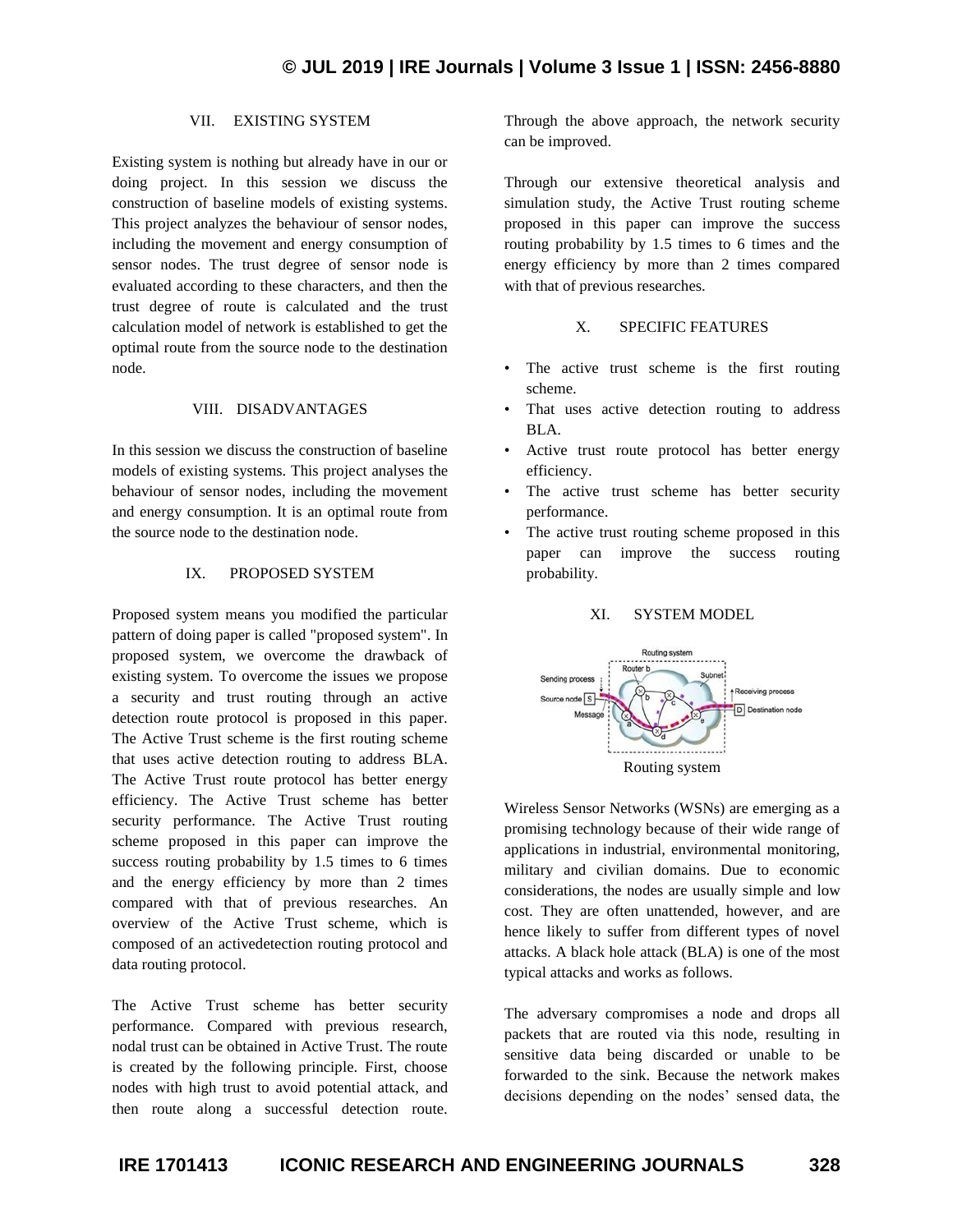## **© JUL 2019 | IRE Journals | Volume 3 Issue 1 | ISSN: 2456-8880**

consequence is that the network will completely fail and, more seriously, make incorrect decisions. Therefore, how to detect and avoid BLA is of great significance for security inWSNs.

However, the current trust-based route strategies face some challenging issues. The core of a trust route lies in obtaining trust. However, obtaining the trust of a node is very difficult, and how it can be done is still unclear and Energy efficiency. Because energy is very limited in WSNs, in most research, the trust acquisition and diffusion have high energy consumption, which seriously affects the network lifetime and Security. Because it is difficult to locate malicious nodes, the security route is still a challenging issue. Thus, there are still issues worthy of further study. Security and trust routing through an active detection route protocol is proposed in this paper. The main innovations are as follows.

The Active Trust scheme is the first routing scheme that uses active detection routing to address BLA. The most significant difference between Active Trust and previous research is that we create multiple detection routes in regions with residue energy; because the attacker is not aware of detection routes, it will attack these routes and, in so doing, be exposed. In this way, the attacker's behaviour and location, as well as nodal trust, can be obtained andused to avoid black holes when processing real data routes. To the best of our knowledge, this is the first proposed active detection mechanism in WSNs.

## XII. METHODOLOGY

A hash function takes a variable length message and produces a fixed length message as its output. This output message is called the hash or message digest of the original input message. The trick behind building a good, secured cryptographic hash function is to devise a good compression function in which each input bit affects as many output bits as possible. The SHA-1 algorithm belongs to a set of cryptographic hash functions similar to the MD family of hash functions. But the main difference between the SHA-1 and the MD family is the more frequent use of input bits during the course of the hash function in the SHA-1 algorithm than in MD4 or MD5. This fact results in SHA-1 being more secured compared to MD4 or MD5 but at the expense of slower execution. The original specification of the algorithm was published in May 1993 whereas the revised version was published in1995.

The algorithm was based on principles similar to those in the design of the MD4 and MD5 algorithms .The way this algorithm works is that for a message of size < 264 bits it computes a 160-bit condensed output called a message digest. The SHA-1 algorithm is designed so that it is practically infeasible to find two input messages that hash to the same output message. It is also practically impossible to deduce the original input message given only the output hash message as stated before the SHA-1 algorithm produces a condensed representation of the given input message or data file. This input message is considered as a bit string where the length of the message is the number of bits in the input string. The purpose of message padding is to produce a padded message of length equal to a multiple of 512 bits. The reason behind this is that the SHA-1 algorithm processes messages as 'n' number of 512-bit blocks when computing the message digest.

SHA-1 is one of the required secure hash algorithms for use in U.S. Federal applications for the motive of protecting highly sensitive data of the most important applications of the SHA-1 algorithm is its incorporation in the Digital Signature Standard. It is used commonly with the Digital Signature Algorithm in electronic mail, electronic funds transfer, software distribution and various other applications that demand data integrity and authentication. The idea of signing hashed messages provides many advantages, one of them being faster creation and less resourcesfor storage or transmission .Few other applications include the SHACAL block ciphers, copy prevention system of Microsoft's Xbox game console and many file sharing applications.

## XIII. CONCLUSION

In this paper, we have proposed a novel security and trust routing scheme based on active detection, and it has the following excellent properties: (1) High successful routing probability, security and scalability. The Active Trust scheme can quickly detect the nodal trust and then avoid suspicious nodes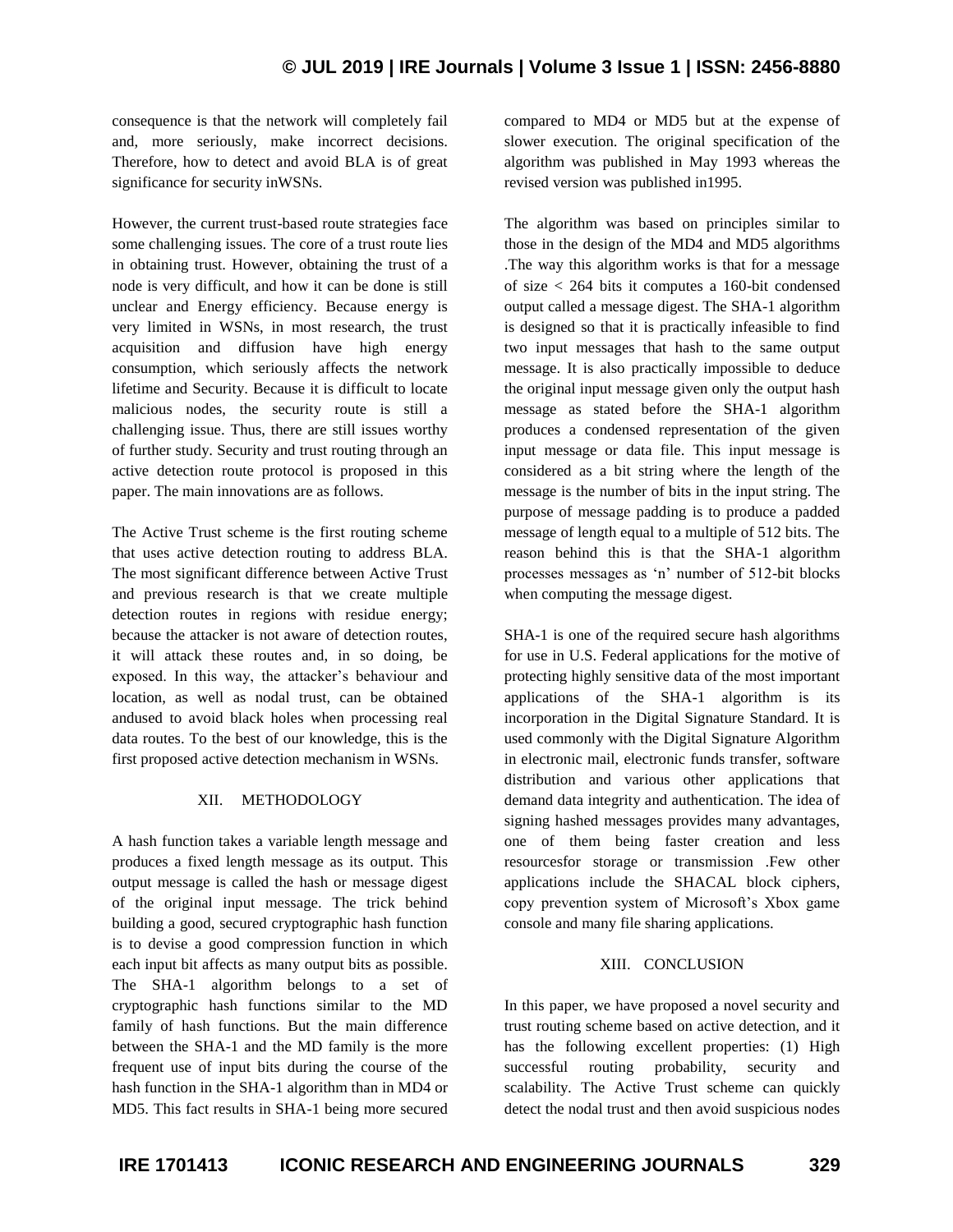to quickly achieve a nearly 100% successful routing probability. (2) High energy efficiency. The Active Trust scheme fully uses residue energy to construct multiple detection routes. The theoretical analysis and experimental results have shown that our scheme improves the successful routing probability by more than 3 times, up to 10 times in some cases. Further, our scheme improves both the energy efficiency and the network security performance. It has important significance for wireless sensor networksecurity.

Cloud computing has been attracting the attention of several researchers both in the academia and the industry as it provides many opportunities for organizations by its powerful data storage and data processing abilities. In our future, we can integrate Mobile Adhoc Networks (MANETs) with cloud computing to enable convenient, on-demand network access for a shared pool of configurable computing resources.

## XIV. FUTURE SCOPE

The further progress is based on the simulation of the appropriate programmer. For that the analysis of Simulator is mandatory. The analysis includes the scope as well as criticisms of simulator which will be followed by tracing. NS programming is the next step which required for the simulation which leads to a study on creation topology helpful for tracing and animation. After that the data transmission and its related observations have to be done. By means of that the packet loss and other errors have to be verified and thus hopefully the topic will reach the assumed conclusion with final output. It is achieved by creating user-friendly screens for the data entry to handle large volume of data. The goal of designing input is to make data entry easier and to be free from errors. The data entry screen is designed in such a way that all the data manipulates can be performed. It also provides record viewingfacilities.

## REFERENCES

[1] J. G. Choi, S. Bahk, "Cell-throughput analysis of the proportional fair scheduler in the single-cell environment," IEEE Transactions on Vehicular Technology, vol. 56, no. 2, pp. 766-778,2007.

- [2] J. M. Chang, T. Po-Chun, W. G. Isaac, C. C. Han, and C. F. Lai, "Defending against collaborative attacks by malicious nodes in MANETs: A cooperative bait detection approach," IEEE Systems Journal, vol. 9, no. 6, pp. 65-75,2015.
- [3] Dr.R.Vijayarajeswari, A Rajivkannan,"Survey of Malicious Node Detection in Wireless Sensor Networks," Asian Journal of Research in Social Sciences and Humanities 7 (2), 624-631, 2017.
- [4] J. Lin, W. Yu, N. Zhang, X. Yang, H. Zhang,andW. Zhao, "A Survey on Internet of Things: Architecture, Enabling Technologies, Security and Privacy, and Applications," IEEE Internet of Things Journal, vol. PP, no. 99, pp. 1- 18, 2017.
- [5] R. Morsi, DS. Michalopoulos, and R. Schober, "Multiuser scheduling schemes for simultaneous wireless information and power transfer over fading channels," IEEE Transactions on Wireless Communications, vol. 14, no. 4, pp. 1950-1964, 2015.
- [6] O. Ozel, K. Tutuncuoglu, J. Yang, S. Ulukus,andA. Yener, "Transmission with energy harvesting nodes in fading wireless channels: optimal policies," IEEE Journal on Selected Areas in Communications, vol. 29, no. 8, pp. 1732-1743, Sep. 2011.
- [7] Dr.R.Vijayarajeswari,J.Santhosh" An Effective Apporach for Malicious Node Detection in Wireless Sensor Networks using Classifier,"Asian Journal of Research in Social Sciences and Humanities 6 (11), 81-91,2017
- [8] G. Ottman, A. Bhatt, H. Hofmann, and G. Lesieutre, "Adaptive piezoelectric energy harvesting circuit for wireless, remote power supply," IEEE Transactions on Power Electronics, vol. 17, no. 5, pp. 669-676, Sep.2002.
- [9] A. K. A. Mohammad, and S. Gadadhar, "Enhancing cooperation in MANET using neighborhood compressive sensing model," Egyptian Informatics Journal, vol. 6, no. 1, pp. 1- 15,2016.
- [10] P. Balasubramanian, J. V. P. Maria, K. Madasamy, "Development of a secure routing protocol using game theory model in mobile ad hoc networks," Journal of Communications and Networks, vol. 17, no. 13, pp. 75-83,2015.
- [11] I. Krikidis, S. Timotheou, S. Nikolaou, and G. Zheng, "Simultaneous wireless information and